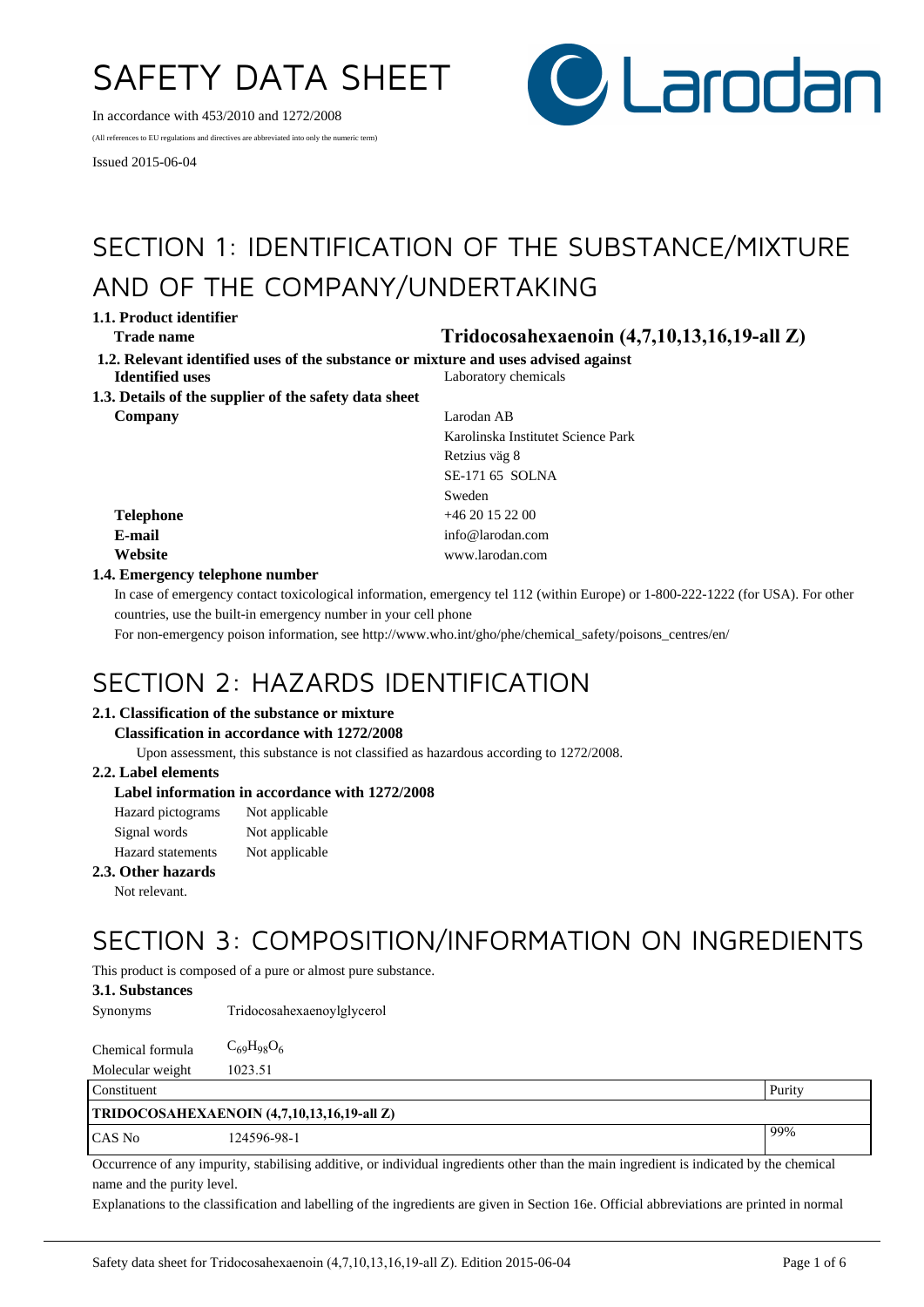font. Text in italics are specifications and/or complement used in the calculation of the hazards of this mixture, see Section 16b

# SECTION 4: FIRST AID MEASURES

### **4.1. Description of first aid measures**

#### **Generally**

In case of concern, or if symptoms persist, call doctor/physician.

### **Upon breathing in**

Inhalation of fumes from heated product: let the injured rest at a warm place with fresh air. Contact the doctor if symptoms persist.

#### **Upon contact with the eyes**

As a precaution, rinse the eye thoroughly with water; If symptoms occur, call a doctor/physician.

#### **Upon skin contact**

Normal washing of the skin is considered sufficient; If nevertheless symptoms do occur, contact a physician. Remove contaminated clothes.

#### **Upon ingestion**

Flush nose, mouth and throat with water.

Upon ingestion of larger amounts, consult a doctor/physician.

### **4.2. Most important symptoms and effects, both acute and delayed**

Ingestion of large amounts of the product may cause nausea and vomiting.

# **4.3. Indication of any immediate medical attention and special treatment needed**

Symptomatic treatment.

# SECTION 5: FIRE-FIGHTING MEASURES

### **5.1. Extinguishing media**

### **Recommended extinguishing agents**

Extinguish with materials intended for the surrounding fire.

#### **Unsuitable extinguishing agents**

Among common extinguishing agents there are none that are overtly unsuitable.

### **5.2. Special hazards arising from the substance or mixture**

Produces fumes containing harmful gases (carbon monoxide and carbon dioxide) when burning. The product is not hazardous in the flammable sense.

### **5.3. Advice for fire-fighters**

In case of fire use a respirator mask.

#### Wear full protective clothing.

Protective measures should be taken regarding other material at the site of the fire.

# SECTION 6: ACCIDENTAL RELEASE MEASURES

### **6.1. Personal precautions, protective equipment and emergency procedures**

Use recommended safety equipment, see section 8.

Note that there is a risk of slipping if product is leaking/spilling.

### **6.2. Environmental precautions**

At amounts considered in this case, the product may be released into the natural environment without serious environmental consequences. Large emissions should however be reported to the emergency services and the Environment Agency.

### **6.3. Methods and material for containment and cleaning up**

Small spills can be wiped up with a cloth or similar. Then flush the spill site with water. Larger spills should first be covered with sand or earth and then be collected. Collected material should be disposed according to Section 13.

### **6.4. Reference to other sections**

See section 8 and 13 for personal protection equipment and disposal considerations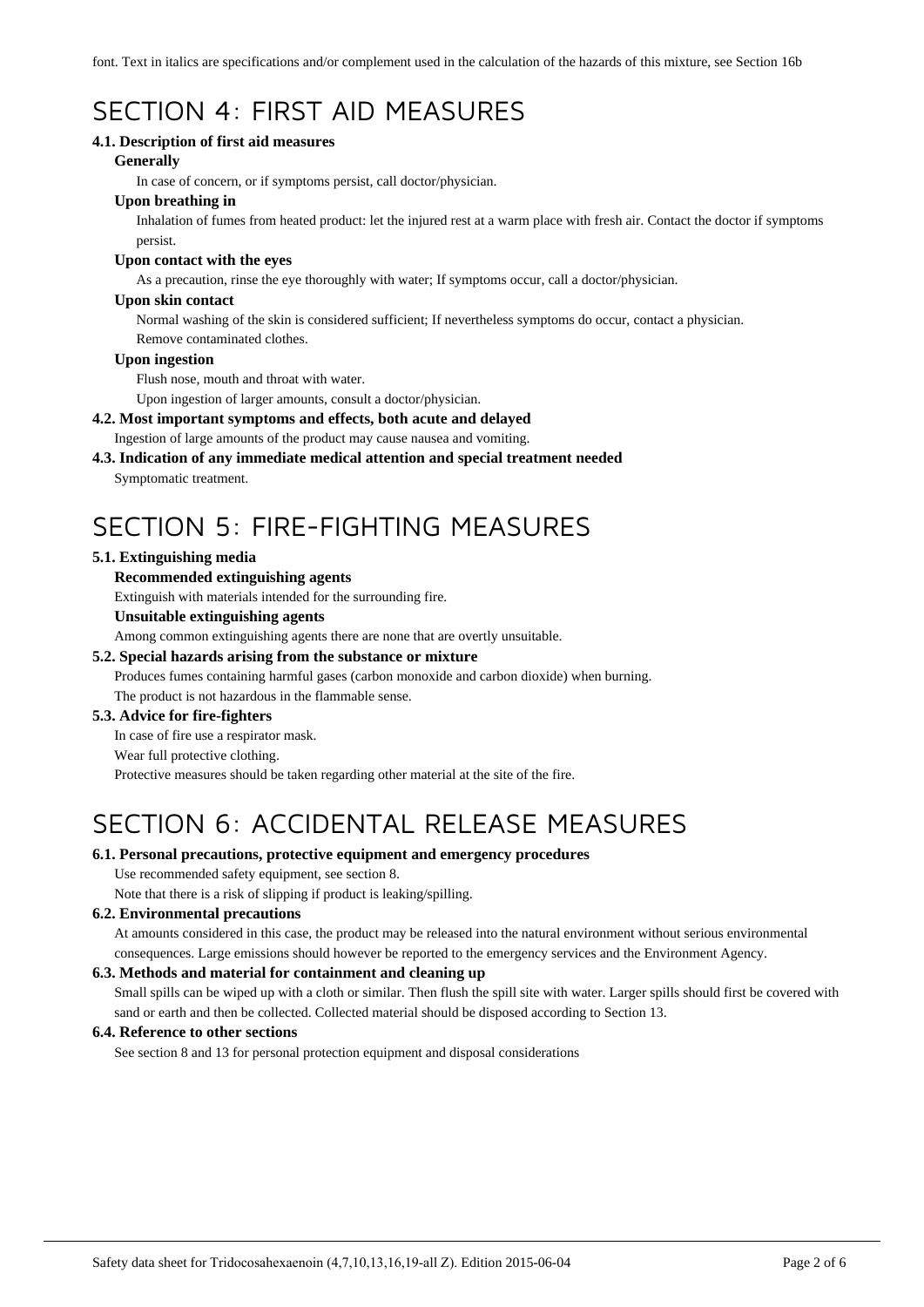# SECTION 7: HANDLING AND STORAGE

### **7.1. Precautions for safe handling**

Read and follow the manufacturer's instructions. Avoid spillage, inhalation and contact with eyes and skin. Keep well closed.

The usual precautions for handling chemicals should be observed.

### **7.2. Conditions for safe storage, including any incompatibilities**

Store in dry and cool area.

Store in a ventilated space.

### **7.3. Specific end uses**

See identified uses in Section 1.2.

# SECTION 8: EXPOSURE CONTROLS/PERSONAL

# PROTECTION

### **8.1. Control parameters**

### **8.1.1. National limit values, United Kingdom**

All ingredients (cf. Section 3) lack occupational exposure limit values.

### **8.2. Exposure controls**

In terms of minimizing risks, no special attention is needed for this product besides the general obligations that follow EU directive 89/391 and national occupational legislation.

Eye protection is not necessary during normal use.

Protective gloves are normally not needed due to the properties of this product, but may be necessary for other reasons, e.g.

mechanical risks, temperature conditions or microbiological risks.

Special measures for protection of the skin are necessary only in rare working situations. In case of doubt, consult occupational expertise. Show this safety data sheet.

Protective breathing equipment should only be required in extreme work-situations. Consult the manufacturer if this is the case. For limitation of environmental exposure, see Section 12.

# SECTION 9: PHYSICAL AND CHEMICAL PROPERTIES

### **9.1. Information on basic physical and chemical properties**

| a)           | Appearance                                   | Form: liquid                   |
|--------------|----------------------------------------------|--------------------------------|
|              |                                              | Colour: colorless              |
|              | b) Odour                                     | Not applicable                 |
| c)           | Odour threshold                              | Not applicable                 |
|              | d) pH                                        | Not applicable                 |
| e)           | Melting point/freezing point                 | Not applicable                 |
| f)           | Initial boiling point and boiling range      | Not applicable                 |
| g)           | Flash point                                  | Not applicable                 |
| h)           | Evaporation rate                             | Not applicable                 |
| $\mathbf{i}$ | Flammability (solid, gas)                    | Not applicable                 |
| $\ddot{1}$   | Upper/lower flammability or explosive limits | Not applicable                 |
| k)           | Vapour pressure                              | Not applicable                 |
| $\bf{D}$     | Vapour density                               | Not applicable                 |
| m)           | Relative density                             | Not applicable                 |
|              | n) Solubility                                | Solubility in water: Insoluble |
|              | o) Partition coefficient: n-octanol/water    | Not applicable                 |
| p)           | Auto-ignition temperature                    | Not applicable                 |
| q)           | Decomposition temperature                    | Not applicable                 |
| r)           | Viscosity                                    | Not applicable                 |
| s)           | Explosive properties                         | Not applicable                 |
| t)           | Oxidising properties                         | Not applicable                 |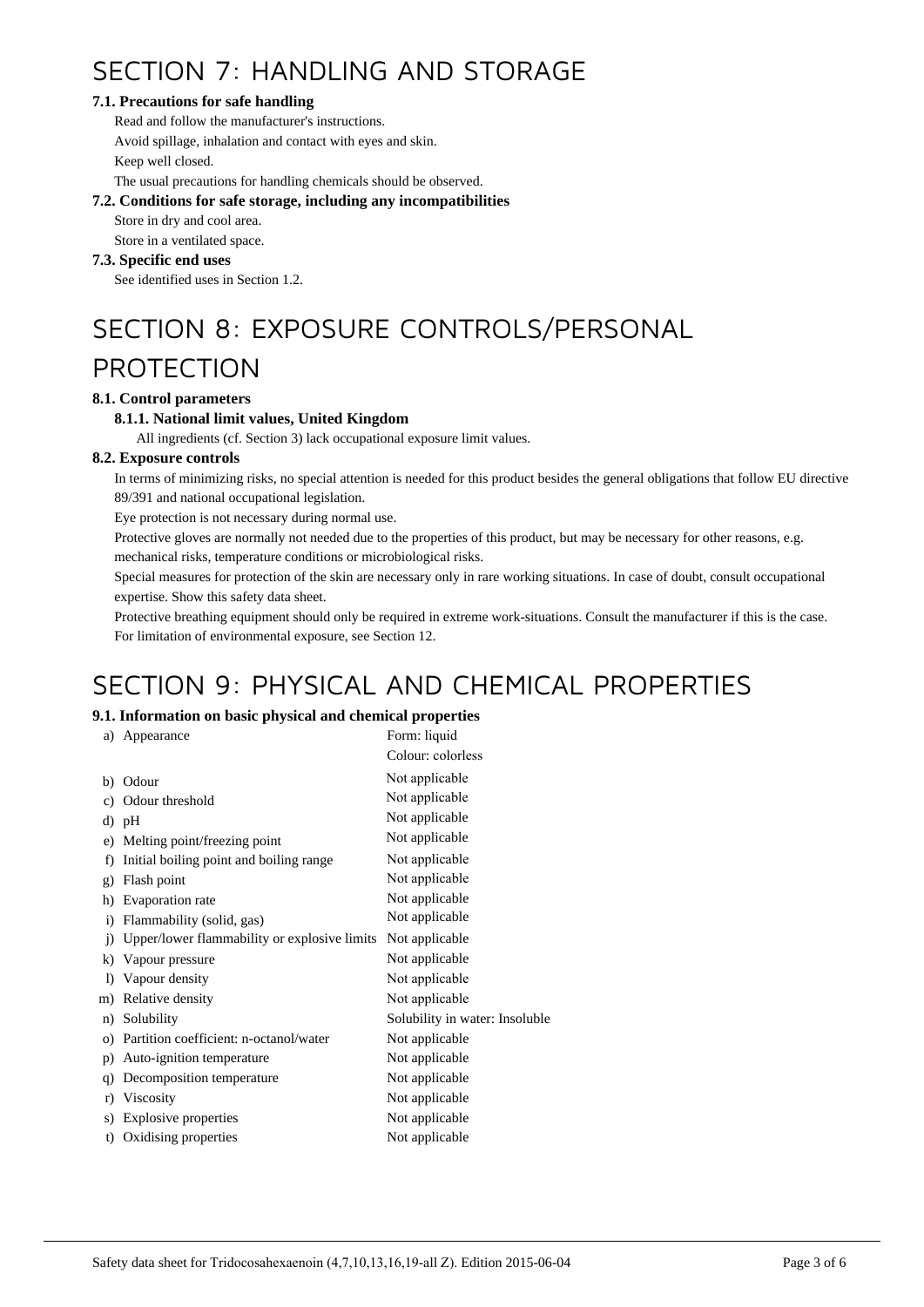#### **9.2. Other information**

No data available

# SECTION 10: STABILITY AND REACTIVITY

### **10.1. Reactivity**

The product contains no substances which can lead to hazardous reactions at normal use.

### **10.2. Chemical stability**

The product is stable at normal storage and handling conditions.

#### **10.3. Possibility of hazardous reactions**

Not indicated

# **10.4. Conditions to avoid**

Not indicated

# **10.5. Incompatible materials**

Avoid contact with oxidizers.

### **10.6. Hazardous decomposition products**

Carbon monoxide (CO), carbon dioxide (CO2) and harmful and irritating substances.

# SECTION 11: TOXICOLOGICAL INFORMATION

### **11.1. Information on toxicological effects**

#### **General or unspecific toxicity**

The product is not classified as toxic.

#### **Acute effects**

Not classified as an acutely toxic substance.

### **Harmfulness**

The product is not classified as harmful to health.

### **Repeated dose toxicity**

No chronic effects have been reported for this product.

#### **Carcinogenicity**

No carcinogenic effects have been reported for this product.

#### **CMR effects**

No mutagenic or reproductive toxic effects have been reported for this substance.

#### **Sensibilisation**

Not sensitising.

### **Corrosive and irritating effects**

The product is not corrosive. Minor irritation may arise for persons who are prone/susceptible.

### **Synergism and antagonism**

No information is available.

### **Effect on judgement and other psychological effects**

Does not affect the judgement.

# **Relevant toxicological properties**

**Tridocosahexaenoin (4,7,10,13,16,19-all Z)** No information available

# SECTION 12: ECOLOGICAL INFORMATION

### **12.1. Toxicity**

### **Tridocosahexaenoin (4,7,10,13,16,19-all Z)**

No information available

No ecological damage is known or expected in the event of normal use.

# **12.2. Persistence and degradability**

The components of the product degrades in the natural environment. Not applicable

# **12.4. Mobility in soil**

The product is not soluble in water and will spread on aquatic surfaces.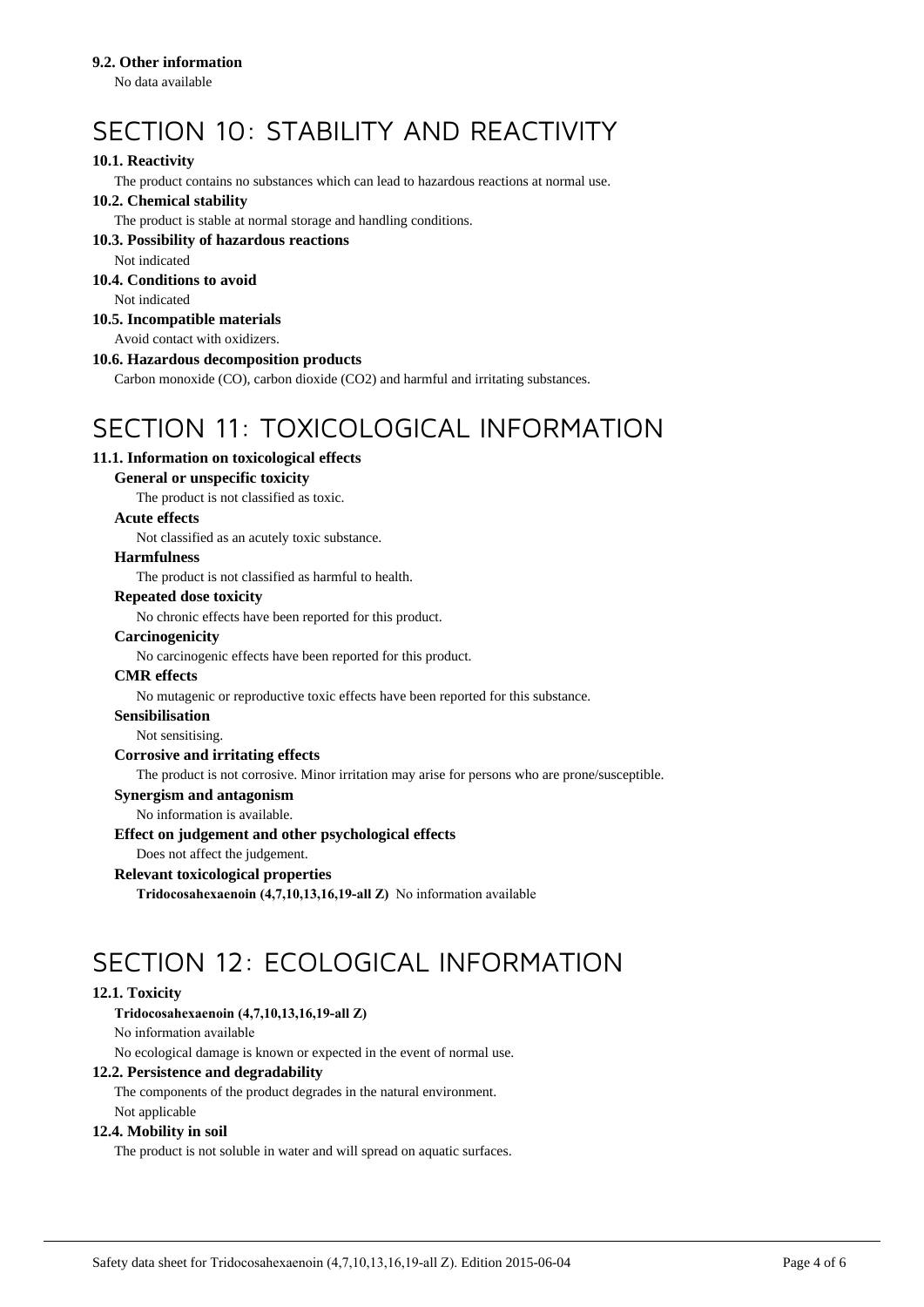### **12.5. Results of PBT and vPvB assessment**

No chemical safety report has been executed.

### **12.6. Other adverse effects**

Not indicated

# SECTION 13: DISPOSAL CONSIDERATIONS

### **13.1. Waste treatment methods**

### **Waste handling for the product**

The product is not classified as hazardous waste. Also take local regulations for dealing with waste into account. Avoid discharge into sewers. **Recycling of the product**

This product is not usually recycled. Send to landfill.

### **Transportation of waste**

Waste class J(0) - Does not have adverse effects on health or the environment.

# SECTION 14: TRANSPORT INFORMATION

This product is only supposed to be transported by road or railway and just the transport regulations ADR/RID thus apply. If other means of transport are to be used, contact the publisher of this safety data sheet.

### **14.1. UN number**

Not classified as dangerous goods

**14.2. UN proper shipping name**

Not applicable

**14.3. Transport hazard class(es)**

Not applicable

### **14.4. Packing group**

Not applicable

**14.5. Environmental hazards**

Not applicable

#### **14.6. Special precautions for user** Not applicable

**14.7. Transport in bulk according to Annex II of MARPOL73/78 and the IBC Code** Not applicable

# SECTION 15: REGULATORY INFORMATION

### **15.1. Safety, health and environmental regulations/legislation specific for the substance or mixture** Not applicable.

### **15.2. Chemical safety assessment**

Assessment and chemical safety report in accordance with 1907/2006 Annex I has not yet been performed.

# SECTION 16: OTHER INFORMATION

#### **16a. Indication of where changes have been made to the previous version of the safety data sheet Revisions of this document**

This is the first version.

### **16b. Legend to abbreviations and acronyms used in the safety data sheet**

### **Full texts for Hazard Class and Category Code mentioned in section 3**

*No phys haz* Non-assigned physical hazard

*No environmental hazard* Not classified as being environmentally hazardous

### **Explanations of the abbreviations in Section 14**

ADR European Agreement concerning the International Transport of Dangerous Goods by Road

RID Regulations concerning the International Transport of Dangerous Goods by Rail